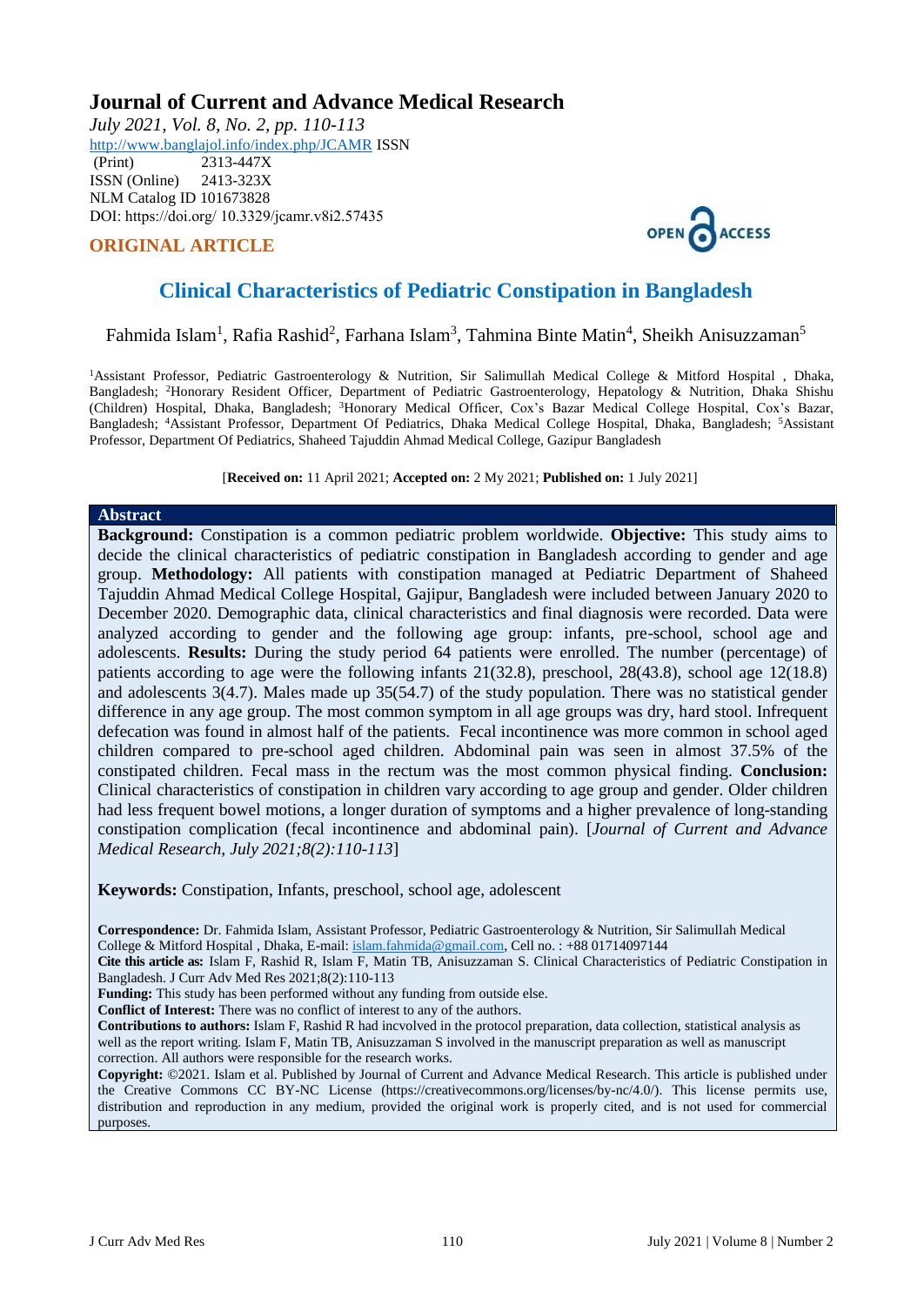## **Introduction**

Constipation is a common symptom in children accounting for 3.0% of general pediatric outpatient visits and up to 25.0% of visits to pediatric gastroenterologists<sup>1-2</sup>. Estimates of the worldwide prevalence of childhood constipation vary from  $0.3\%$  to  $28.0\%$  cases<sup>3-6</sup>. Most of the increase was in children younger than 2 years of  $age<sup>4</sup>$ . The reason for this increase is not well known, but may be due to changing patterns in toilet training, diminished dietary fiber intake or greater access to health care services<sup>7-8</sup>.

Constipation has a significant impact on the use and cost of medical services<sup>9</sup>. Childhood constipation is a family issue that negatively affects children's physical, social, emotional and school functioning<sup>10</sup>. As normal bowel habits differ with  $age<sup>11</sup>$  features of constipation are expected to differ between age groups. Prevalence and symptoms of constipation are often different in very young children than in older children. It peaks at the age of toilet training<sup>3</sup>. A longer duration of constipation before diagnosis has been associated with complications like fecal incontinence and poorer long-term outcome like persistent of symptoms and continuous need for laxatives<sup>3</sup>.

The clinical profile of childhood constipation has been well described in developed countries $3,12-14$ ; however, new reports indicate that the pattern of constipation is not limited to developed countries. Constipation also seems to be more prevalent in families with lesser education and lower socioeconomic status<sup>15-16</sup>. A community based survey from Sri-Lanka using Rome III criteria reported that constipation affects 10.6% of children 10 to 16 years old<sup>10</sup> [10]. Another report from Iran reported that childhood constipation is the cause of 15.6% of pediatric gastroenterology clinic visits<sup>9</sup>. In Bangladesh, the prevalence of pediatric constipation is unknown. No epidemiological studies have been performed to identify the problem. So, this study was undertaken to evaluate the etiology and clinical characteristics of patients with constipation according to age group and gender.

## **Methodology**

Consecutive children with constipation (organic and non-organic) who presented to the outpatient department of pediatrics at Shaheed Tajuddin Ahmad Medical College, Gazipur, Bangladesh between January 2020 and December 2020 were included in this cross-sectional study. Consent and ethical committee approved. Exclusion criteria were patients with constipation for less than 2 weeks and these with insufficient data. At their first visit in OPD, the patient's detailed history was documented either by the patient if appropriate and /or by the patient's caregivers. Constipation was diagnosed when a delay or difficulty in defecation was present for 2 or more weeks that was sufficient to cause significant distress to the patient<sup>17</sup>. The patients complete case records were reviewed in detail. Data collected included age, gender, duration of constipation, symptoms and signs such as bowel motion frequency, bowel motion consistency, pain with defecation, stool withholding behavior, presence of blood with bowel motion, fecal incontinence, and the presence of fecal impaction or an abdominal mass. Clinical evaluation (history and physical examination) of all patients was done by the same physician. Digital rectal examination was deferred in cases of active anal fissures and parent or patient refusal. Laboratory and radiological investigations were performed according to the patient's presentation. Hypothyroidism, celiac disease, Hirsch sprung disease, allergy to cow's milk protein and neurological disorders were diagnosed with appropriate investigation and were excluded. For data analysis and comparison, we categorized the patients according to gender and age, infants (0 to 23.9 months), preschool (24.0 to 71.9 months), school age (72.0 to 120 months) and adolescents (121 to 192months). The SPSS software was used. Results were expressed as the means with ranges. Categorical data were tested using Fisher's exact test and continuous data were tested using t-test, p-value <0.05 were considered significant.

### **Results**

During the study period total 64 patients of whom had constipation were enrolled. Of the 64 patients 35(54.7%) were male. Pre-school children (n=28, 43.8%), were the most commonly affected age group followed by infants (n=21, 32.8%), schoolage children (n=12, 18.8%) and adolescents (n=3, 4.7%). The average duration of constipation prior to consultation significantly increased with age (2.76, 3.86, 5.92, 11.00 months) for infants, pre-school, school age and adolescents respectively (Table 1). The most common symptom in all age groups was dry, hard stool. Infrequent defecation was found in almost half of the patients. Fecal incontinence was more common in school aged children compared to pre-school aged children. Abdominal pain was seen in almost 37.5% of the constipated children (Table 2). Fecal mass in the rectum was the most common physical finding (Table 3).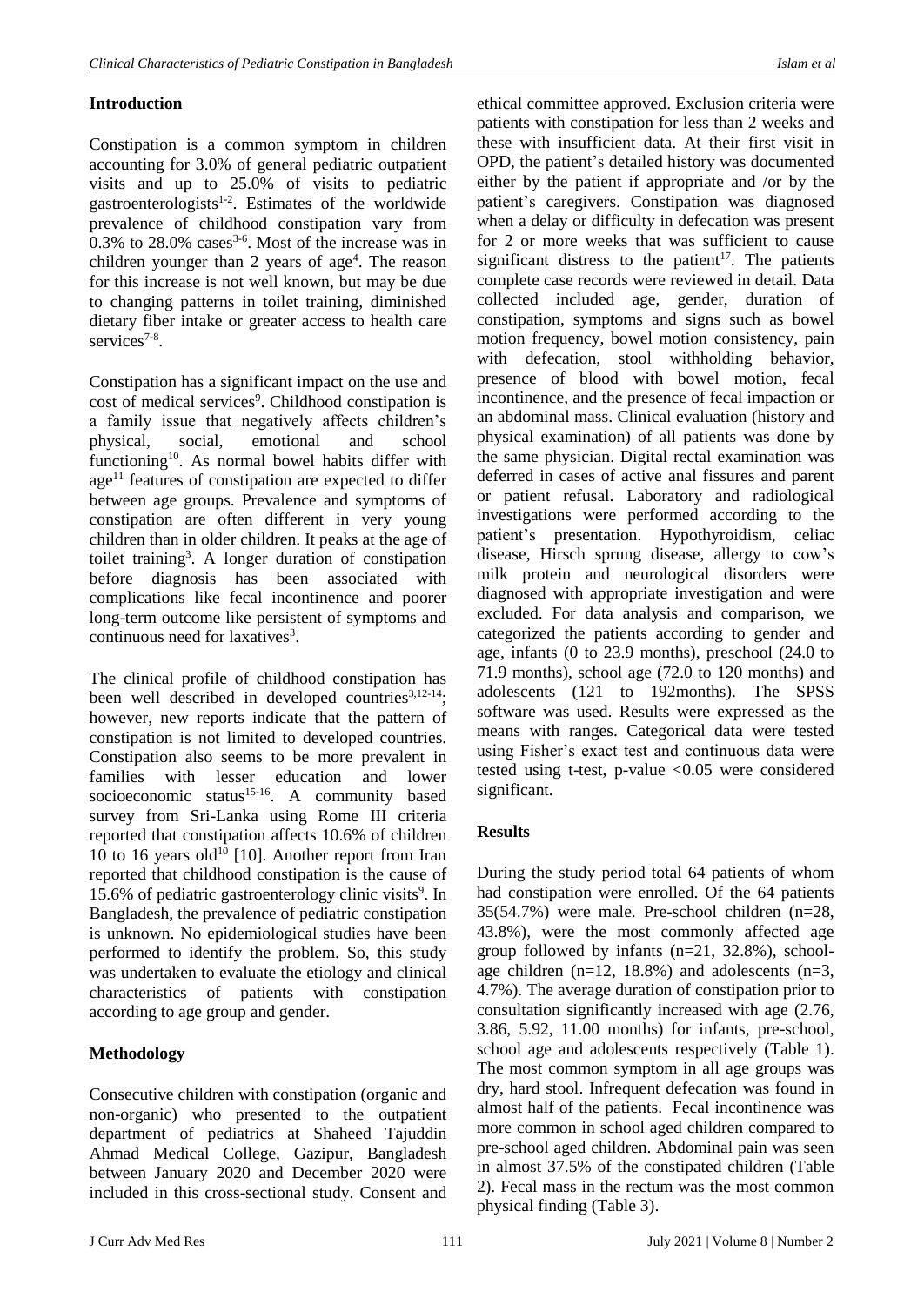| <b>Variables</b>      | <b>Infants</b>  | <b>Preschool</b> | <b>School</b>   | <b>Adolescent</b> | <b>Total</b>    | P value              |
|-----------------------|-----------------|------------------|-----------------|-------------------|-----------------|----------------------|
|                       | $(0-23.9m)$     | $(24.0 -$        | $(72-120m)$     | $(121-192m)$      |                 |                      |
|                       |                 | $71.9m$ )        |                 |                   |                 |                      |
| Patient               | 21(32.8)        | 28(43.8)         | 12(18.8)        | 3(4.7)            | 64(100.0)       |                      |
| Male                  | 13(61.9)        | 15(53.6)         | 5(41.7)         | 2(66.7)           | 35(54.7)        | $0.694^{ns}$         |
| Female                | 8(38.1)         | 13(46.4)         | 7(58.3)         | 1(33.3)           | 29(45.3)        |                      |
| Duration of           | $2.76 \pm 2.10$ | $3.86{\pm}4.07$  | $5.92 \pm 7.48$ | $11.00 \pm 11.36$ | $4.22 \pm 5.08$ | $0.032$ <sup>s</sup> |
| constipation prior to | $(1-9)$         | $(1-21)$         | $(1-22)$        | $(3-24)$          | $(1-24)$        |                      |
| consultation(month)   |                 |                  |                 |                   |                 |                      |
| Treatment exposure    | 10(47.6)        | 9(32.1)          | 6(50.0)         | 2(66.7)           | 27(42.2)        | $0.484^{ns}$         |

#### **Table 1: Patients distribution by age, sex, Duration of Constipation Prior to Consultation and Treatment Exposure**

**Table 2: Clinical Characteristics of Bowel Motion and Associated Symptoms**

| <b>Variables</b>       | <b>Infants</b> | <b>Preschool</b> | <b>School</b> | Adolescent   | <b>Total</b> | P value              |
|------------------------|----------------|------------------|---------------|--------------|--------------|----------------------|
|                        | $(n=21)$       | $(n=28)$         | $(n=12)$      | $(n=3)$      | $(n=64)$     |                      |
| $\leq$ evacuation/week | $9(42.9\%)$    | $15(53.6\%)$     | $6(50.0\%)$   | $2(66.7\%)$  | $32(50.0\%)$ | 0.824 <sup>ns</sup>  |
| Hard stool             | 20(95.3%)      | 25(89.3%)        | 11(91.7%)     | $3(100.0\%)$ | 59(92.2%)    | $0.836^{ns}$         |
| Fecal incontinence     | $0(0.0\%)$     | 8(28.6%)         | $8(66.7\%)$   | $2(66.7\%)$  | $18(28.1\%)$ | 0.001 <sup>s</sup>   |
| Withholding behavior   | $9(42.9\%)$    | $14(50.0\%)$     | 1(8.3%        | $0(0.0\%)$   | 24(37.5%)    | $0.041$ <sup>s</sup> |
| Abdominal pain         | 3(14.3%)       | $11(39.3\%)$     | $8(66.7\%)$   | $2(66.7\%)$  | 24(37.5%)    | 0.016 <sup>s</sup>   |

**Table 3: Physical findings in patient with constipation** 

| <b>Variables</b>            | <b>Infants</b> | <b>Preschool</b> | <b>School</b> | <b>Adolescent</b> | <b>Total</b> | P value      |
|-----------------------------|----------------|------------------|---------------|-------------------|--------------|--------------|
|                             | $(n=21)$       | $(n=28)$         | $(n=12)$      | $(n=3)$           | $(n=64)$     |              |
| <b>Abdominal Distension</b> | $8(38.1\%)$    | $11(39.3\%)$     | $6(50.0\%)$   | $0(0.0\%)$        | $25(39.1\%)$ | $0.469^{ns}$ |
| Abdominal mass              | $2(9.5\%)$     | $3(10.7\%)$      | 2(16.7%)      | $0(0.0\%)$        | $7(10.9\%)$  | $0.845^{ns}$ |
| Fecal mass in rectum        | 10(47.6%)      | $15(53.6\%)$     | $4(33.3\%)$   | $3(100.0\%)$      | $32(50.0\%)$ | $0.210^{ns}$ |
| Abnormal perianal           | 10(47.6%)      | 10(35.7%)        | $1(8.3\%)$    | $0(0.0\%)$        | $21(32.8\%)$ | $0.074^{ns}$ |
| $exam$ (fissure, tag)       |                |                  |               |                   |              |              |

#### **Discussion**

The study showed the prevalence of constipation among children treated in outpatient department of Pediatrics in Shaheed Tajuddin Ahmad Medical College Hospital, Gazipur, Bangladesh. Patients were categorized into four pediatric age groups; infants, preschool, school-age children and adolescents. This study showed that older children had less frequent bowel motion, a longer duration of symptoms, and higher prevalence of long standing constipation complications like fecal incontinence and abdominal pain. Preschool and school children were most common affected age group.

Two or fewer bowel motions per week is a used definition of constipation and was reported by only half of our patients. Using only this definition will lead to under-diagnosis of constipation<sup>13</sup>. Hard, dry

stool and painful defecation appear to be more sensitive indicators. More than 90% of constipated children in all age groups described their bowel motions as dry, hard and painful. This is consistent with the work of Loening- Baucke<sup>14</sup>, who concluded that using stool consistency and painful bowel motion to define constipation is more sensitive than using symptom duration or frequency of bowel motions.

Fecal incontinence has a significant influence on children and their families. Retentive fecal incontinence has a significant influence on children and their families. Retentive fecal incontinence (associated with constipation) has been reported in upto  $85\%$  of constipated children<sup>18</sup>. In this study school-aged children exhibited the highest rate of fecal incontinence, which was significantly different compared to preschool children (p=0.001).